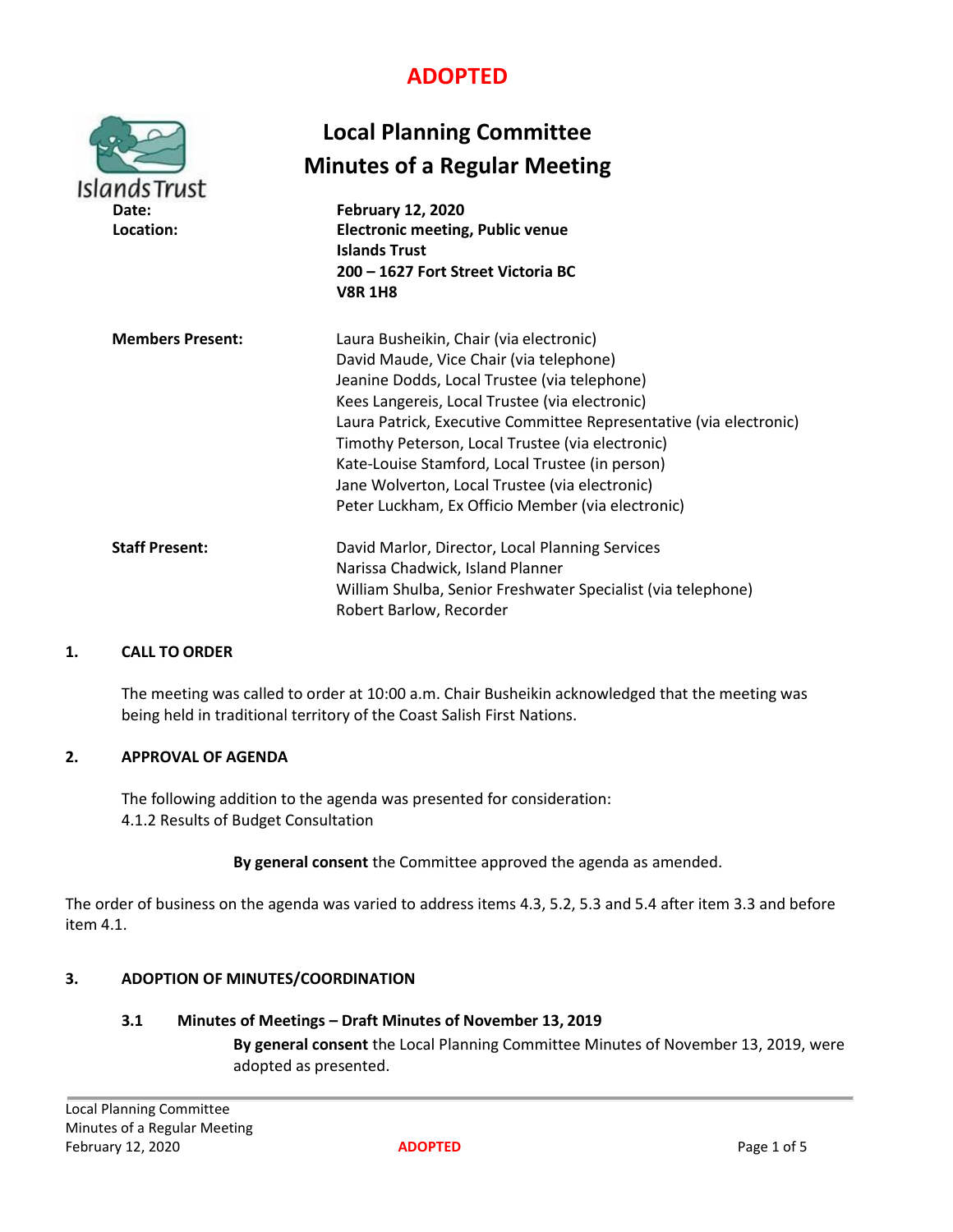# **ADOPTED**

# **3.2 Resolutions Without Meeting** None.

**3.3 Follow-Up Action List** The Follow-up Action List was reviewed.

## **4. WORK PROGRAM ITEMS**

## **4.1 Model Development Approval Information Bylaw and Model Fee Bylaw - RFD**

Director Marlor provided an overview of the Request For Decision including reviewing the attached Model Fee Bylaw and the Model Development Approval Information Bylaw. Discussion included some minor edits required for clarification and other amendments including: revising identified fees and including fees for community benefit, varying fees for different scales of development, improving the readability of the Processing Services, Cost Recovery Agreements and Extraordinary Processing Services Policy

The committee recessed from 12:47 p.m. and reconvened at 1:16 p.m.

## **LPC-2020-003**

## **It was MOVED and SECONDED**,

that Local Planning Committee endorse the Model Fee Bylaw in principle as amended.

**CARRIED** Opposed by Trustee Patrick

# **LPC-2020-004**

## **It was MOVED and SECONDED**,

that Local Planning Committee endorse the Development Approval Information Bylaw in principle as amended.

## **CARRIED**

## **LPC-2020-005**

## **It was MOVED and SECONDED**,

that Local Planning Committee endorse the revised Application Processing Services, Cost Recovery Agreements and Extraordinary Processing Services Policy in principle as amended.

## **CARRIED**

## **LPC-2020-006**

## **It was MOVED and SECONDED**,

that Local Planning Committee request staff report back to the Local Planning Committee at the meeting of May 20, 2020, with a finalized Application Processing Services, Cost Recovery Agreements and Extraordinary Processing Services Policy incorporating the Model Fee Bylaw and Model DAI bylaw, with the addition of a Communications Plan.

#### **CARRIED**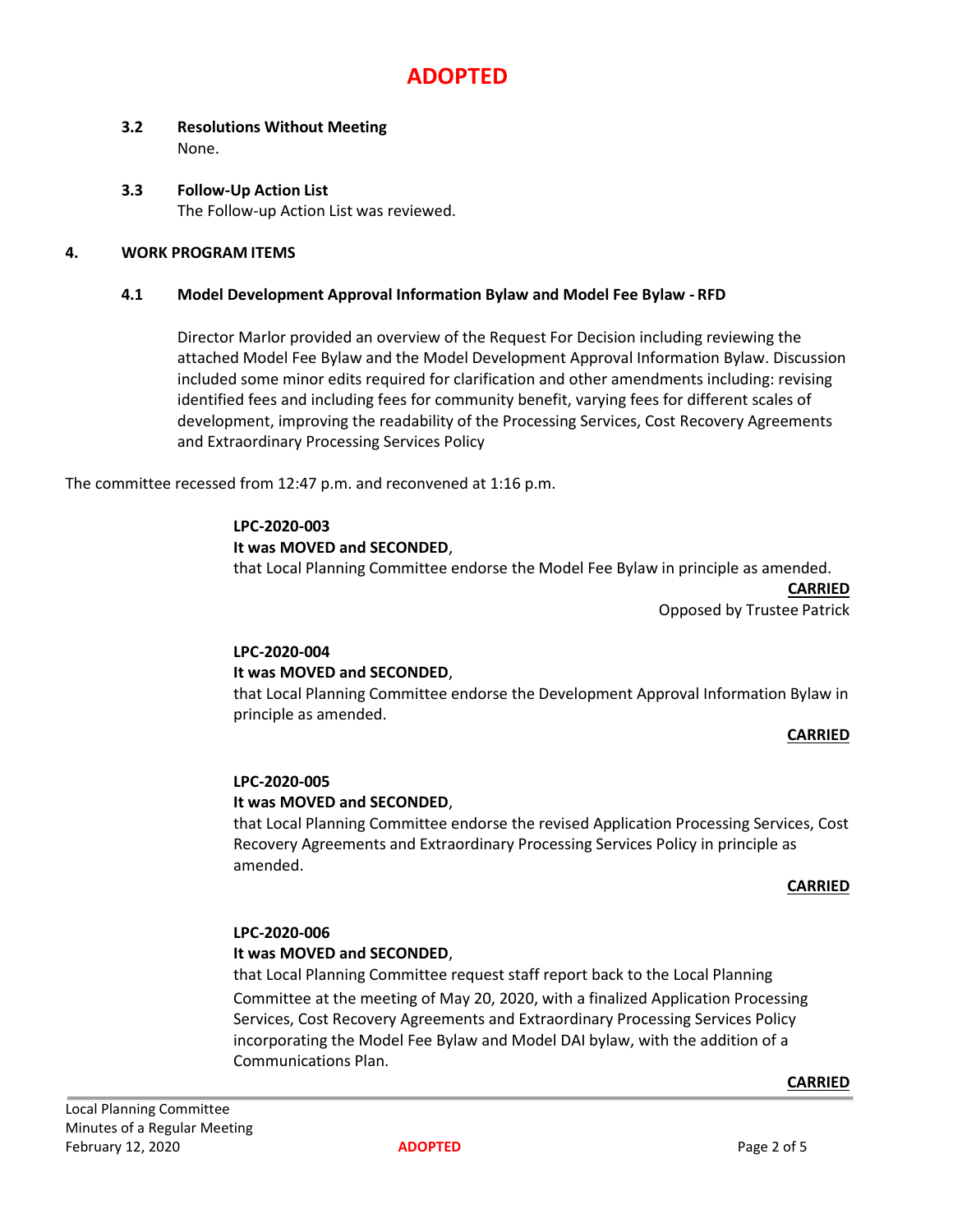

- 4.1.1 Email from Eric Booth to Financial Planning Committee (FPC) Application Processing Questions The email was discussed.
- 4.1.2 Results of Budget Consultation Not discussed.

## **4.2 Coastal Douglas-fir Ecosystems Mapping – verbal update from Director Marlor**

Director Marlor noted that the Local Planning Committee has allocated \$15k towards this project. The Coastal Douglas-fir Ecosystems Partnership has also provided \$10k for a total of \$25k for the project. Request for Proposals has gone out on BC Bid. Proponents have come forward with some proposals which have been vetted by IT Conservancy staff. The plan is to award the contract to the preferred bidder today and the deliverable is for the current fiscal year but might be the next fiscal year.

The Islands Trust Conservancy will use the mapping for regional conservation planning and the information will be available as a mapping layer on Tapis and MapIT. The Committee may wish to consider permits or bylaws to protect the Coastal Douglas-fir Ecosystems once they are mapped.

## **4.3 Saltwater Intrusion Mapping – verbal update from Senior Freshwater SpecialistShulba**

Senior Freshwater Specialist Shulba indicated that the project team has addressed the concerns that Islands Trust staff brought forward in regards to the modelling of saltwater intrusion. It is now a more refined and realistic model. It is a two year project although the plan is to complete it in the first year. The data will be owned by the provincial Ministry of Environment, will be public and will be incorporated into Tapis, Mapit and iMAP BC.

## **5. BUSINESS**

## **5.1 Waste Management**

Trustee Patrick asked the committee if there a desire for LPC members to be involved in a project to study waste management in the Islands Trust Area. Discussion involved noting the variety of waste management arrangements presently working In the Islands Trust area.

## **5.2 Freshwater Management Strategy - discussion**

Director Marlor discussed timing of a project for the next fiscal year of a \$4,000 budget for a facilitator to create one or two roundtable meetings of individuals who can help with establishing a framework and next steps/goals with a Freshwater Management Strategy.

| TPC-2020-001               |  |
|----------------------------|--|
| It was MOVED and SECONDED, |  |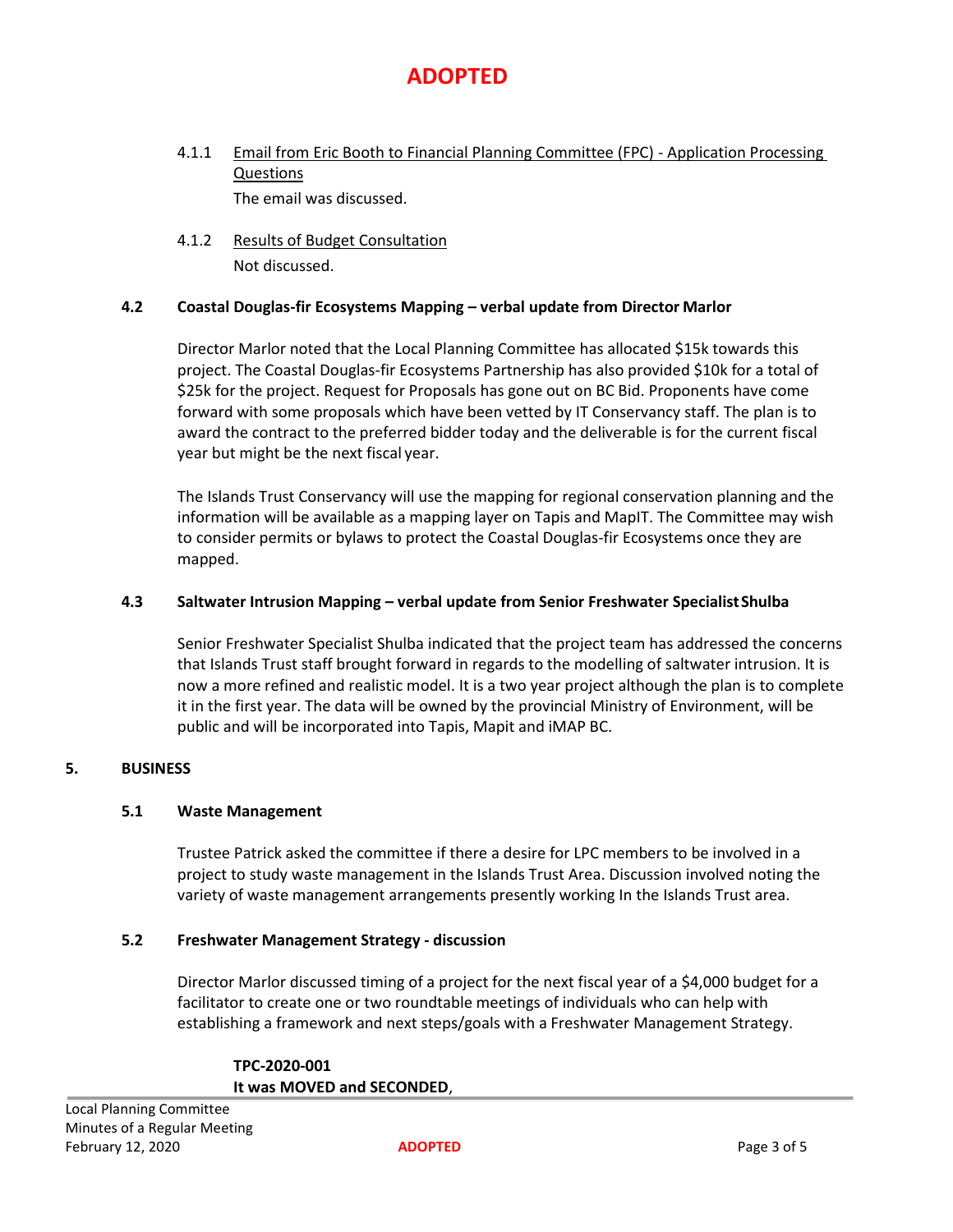# **ADOPTED**

that the Local Planning Committee request staff to bring forward a project charter for the Freshwater Management Strategy.

## **CARRIED**

## **5.3 Groundwater Sustainability Strategy – verbal update from Senior Freshwater Specialist Shulba**

The goal of the Strategy is to create a tool that provides a groundwater report for any PID for planning purposes. The project is going well. Senior Freshwater Specialist Shulba would like a review of the resulting product but that may not occur in this fiscal year. He is working on defining groundwater regions which will be harmonized with CRD watershed mapping. The regions, essentially collections of watersheds, will be the management unit. He is also working on developing terrestrial ecosystem mapping for groundwater recharge which will be a good way to show how ecosystems work and how they are affected. The tool can be used for various planning purposes and for conservation education. The Saltwater Intrusion Mapping is a part of the Groundwater Sustainability Strategy.

## 5.3.1 Email from Doug Fenton to FPC - Removal of Water Studies Data

Financial Planning Committee has asked for a clarification of the business case from Senior Freshwater Specialist Shulba as to the significance of the groundwater studies.

#### **5.4 Matrix of climate change land use tools - referral from Trust ProgramsCommittee**

Director Marlor described the referral. Trust Programs Committee is requesting a document that shows the land use tools that are available for each climate change issue and to indicate which ones have been used by individual Local Trust Committees. A document was provided to Trust Council last year, albeit not in a matrix format, that provided the first part of the request. The purpose of the document is for education and to identify available or potential actions.

## **TPC-2020-002**

## **It was MOVED and SECONDED**,

that Local Planning Committee request staff to create a plain language matrix of climate change issues and tools and include talking points for trustees.

#### **CARRIED**

Opposed by Trustee Langereis

The Committee recessed at 11:18 a.m. and reconvened at 11:27 a.m.

#### **6. NEW BUSINESS**

#### **6.1 LPC Members Roundtable**

Members shared information about current issues in their Local Trust Areas. Trustees will send their comments to Chair Busheikin in regards to the value of this agenda item.

## **7. LOCAL PLANNING COMMITTEE – WORK PROGRAM**